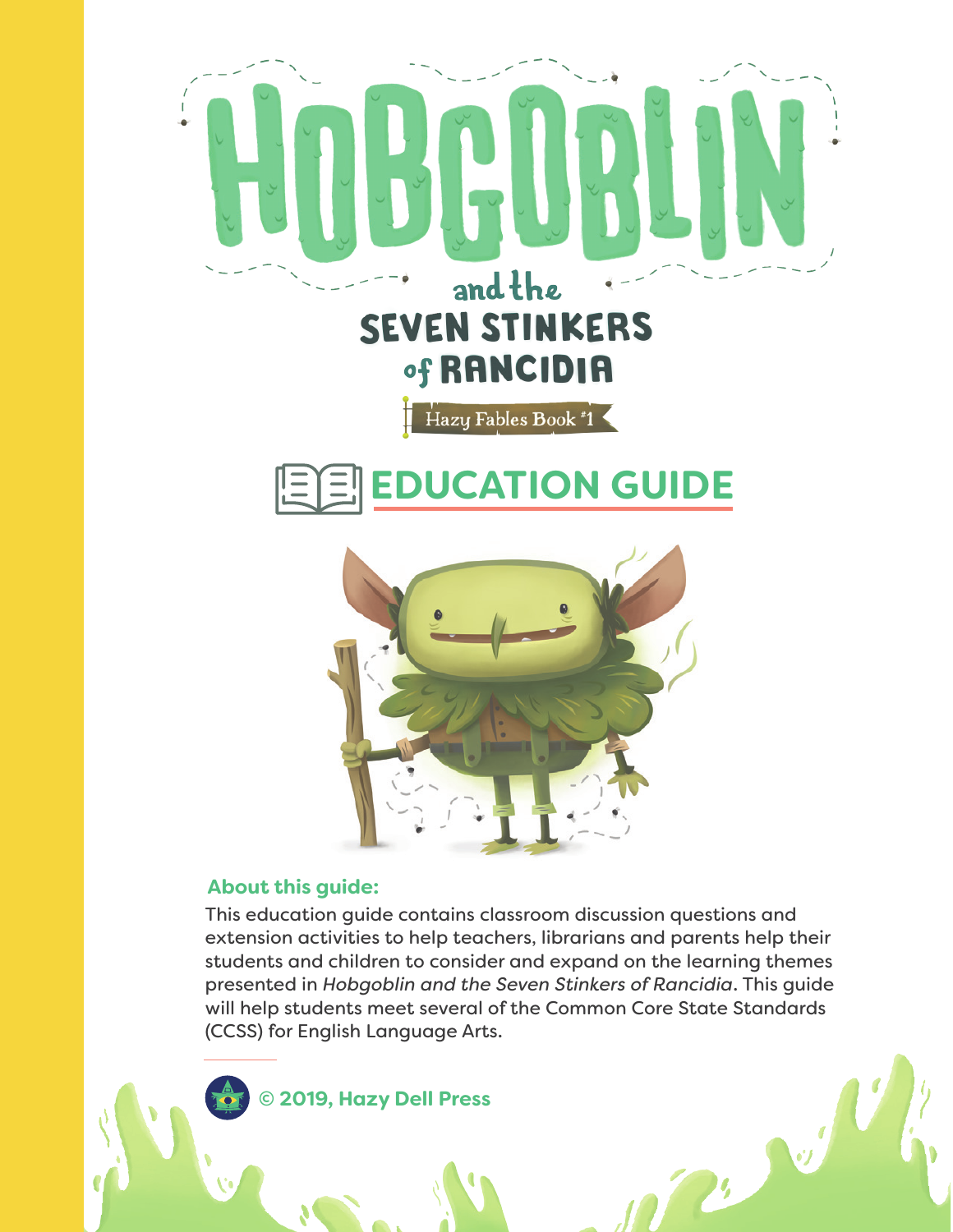# *i* **About the Book**



## *HOBGOBLIN AND THE SEVEN STINKERS OF RANCIDIA*

Hazy Fables Book #1

ISBN: 9781948931045

Lexile: 860L

Guided Reading Level: Q Grade Level Equivalent: 4

## **LEARNING THEMES**

- **•** Inclusivity
- *Democracy*
- *Government*
- *Activism*

The *Hazy Fables* middle-grade chapter book series kicks off with this hilarious send-up of *Snow White*. Set in the faraway, terrible-smelling land of Rancidia, where it's good to smell bad and bad to smell good, this adventure story follows the profoundly stinky Hobgoblin as he flees the jealous wrath of a democracy-hating ogre named Fiddlefart and learns the incredible value of a healthy—and fully inclusive—democracy.

## **About the author:**

Kyle Sullivan is a writer and creative director based in Portland, OR. He holds an MA in English Literature from the University of British Columbia, and a BA in Creative Writing from the University of Washington. His works for children include the board book *Get Dressed, Sasquatch!*, the picture book *The Cyclops Witch and the Heebie-Jeebies*, and the forthcoming middle-grade chapter book, *Zombie, Or Not to Be* (*Hazy Fables* #2).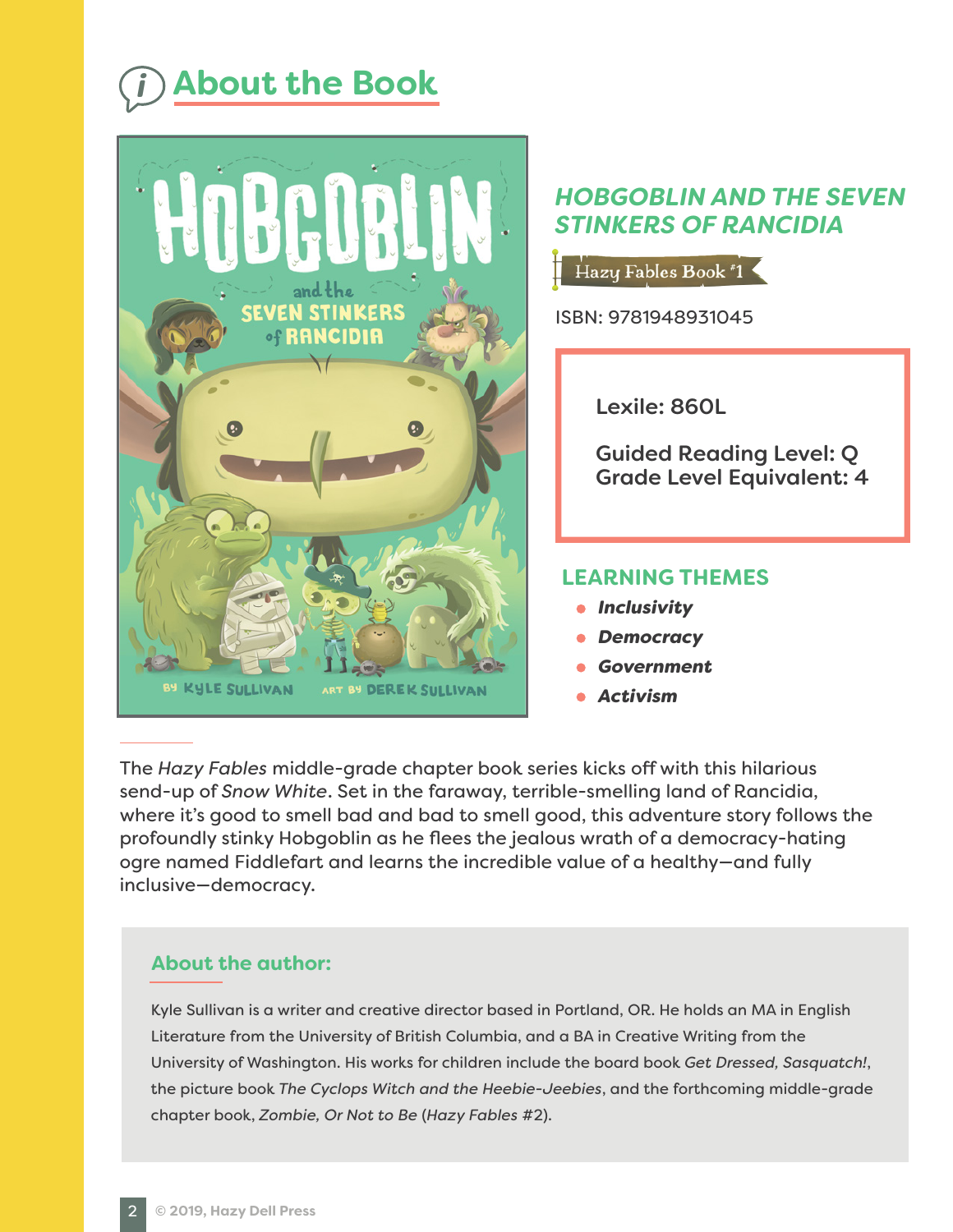

The Seven Stinkers, Niffy (the Huntress) and, eventually, Hobgoblin, all fight for an inclusive democracy. Why is it so important for democracies to be inclusive—for all voices to be heard? **1.**



**GROSSEST MELLING** 

- Niffy (the Huntress) tells Hobgoblin on page 39: "Anytime a creature is treated unjustly—no matter who they are or where they're from—it's everyone's business." Why does she say this? Do you think she's right? **2.**
- When Fiddlefart is in charge of Rancidia, he makes decisions that only **3.** benefit him—and, often, decisions that harm others. Why should leaders not behave this way? What would happen if all world leaders made decisions selfishly instead of making decisions that benefit everyone, a.k.a. "the greater good"?

**4.**



Hobgoblin is very hesitant to get involved in Rancidia's political situation. Why is he so afraid to take action? Is his hesitation understandable?

**5.** King Fiddlefart is obsessed with being known<br> **5.** GS "The Grossest Smelling in the Land" He goes as "The Grossest Smelling in the Land." He goes to great lengths to maintain this title, including scrubbing any Rancidians who threaten to out-stink him. Do you think his obsession is healthy? Why or why not? How might his life be improved if he didn't focus all of his energy on how others think of him?

Yucky only uses big words, but luckily for her, Icky is there to translate into language that is easier to understand. How would Yucky's life be different if she didn't have her friend Icky around to help? **6.**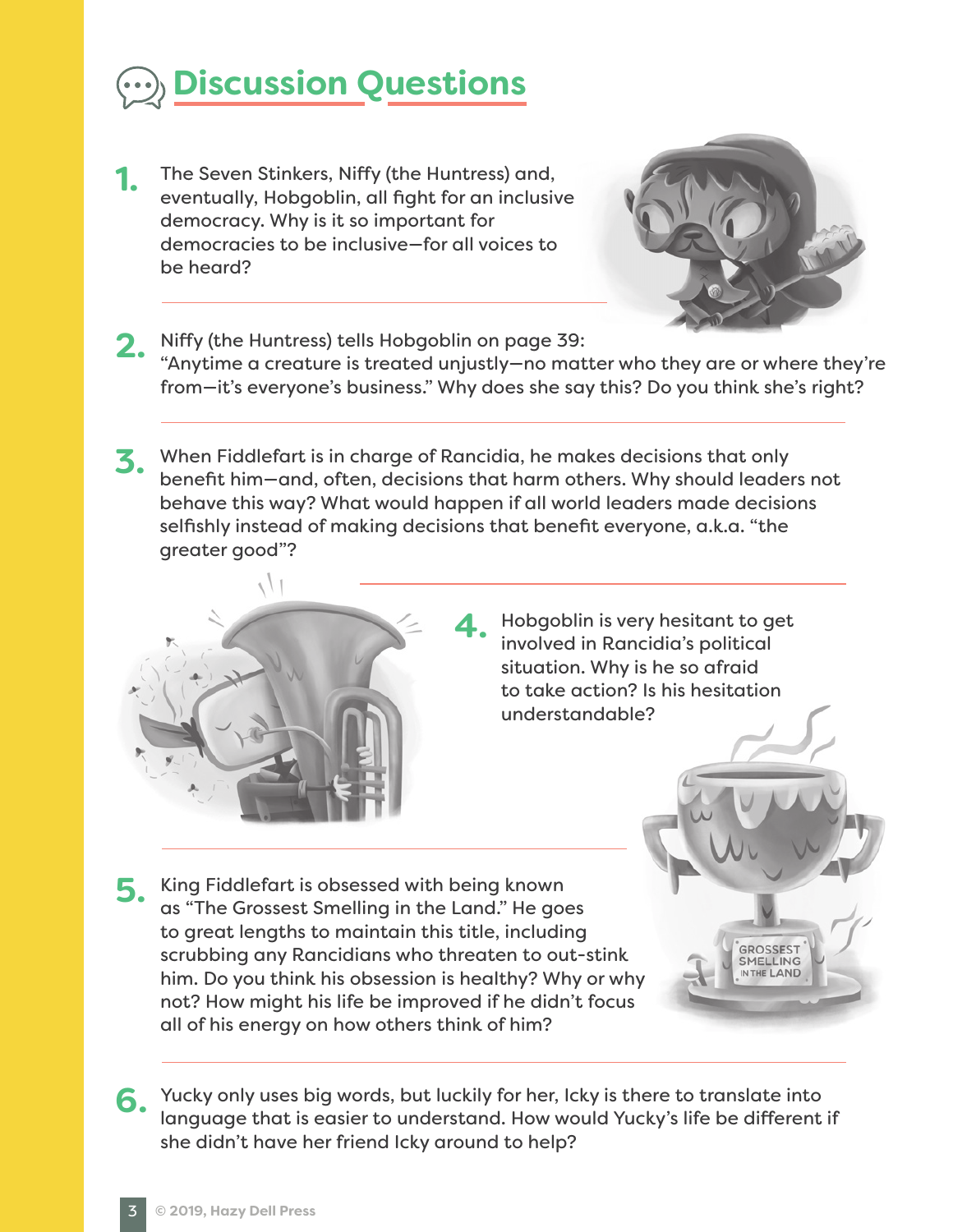# **Discussion Questions**



- Niffy (the Huntress) and King Fiddlefart are both strong leaders, but Niffy is a hero, and King Fiddlefart is a villain. Which of Niffy's attributes make her a hero? What are Fiddlefart's attributes that make him a villain?
- From page 118: "The bullfrog had grown accustomed to this life, but it was a far cry from his humble beginnings in the Mucklands. Back then, the hobgoblins were nice to him because he shared their land. Not because they wanted to use him to become powerful or gain wealth. They were nice because they were neighbors. And back then, that's what neighbors did." **8.**

The Burping Bullfrog makes a big decision to let the flies escape in Chapter 11. What inspires him to make this decision? How do the differences between his current life and his childhood influence him to let them flee?



King Fiddlefart blocks Rancidians from the precious (and stinky) sulfide gas **9.** that they use to power their homes. How does blocking Rancidians from their power source help Fiddlefart stay in power? How is it helpful to Fiddlefart's tyranny to make sure Rancidians are cold and miserable?



Hobgoblin and his flies have a symbiotic relationship—meaning, they equally benefit from their relationship together. In what ways does Hobgoblin benefit from his flies? In what ways do the flies benefit from Hobgoblin? Can you think of other examples of symbiotic relationships?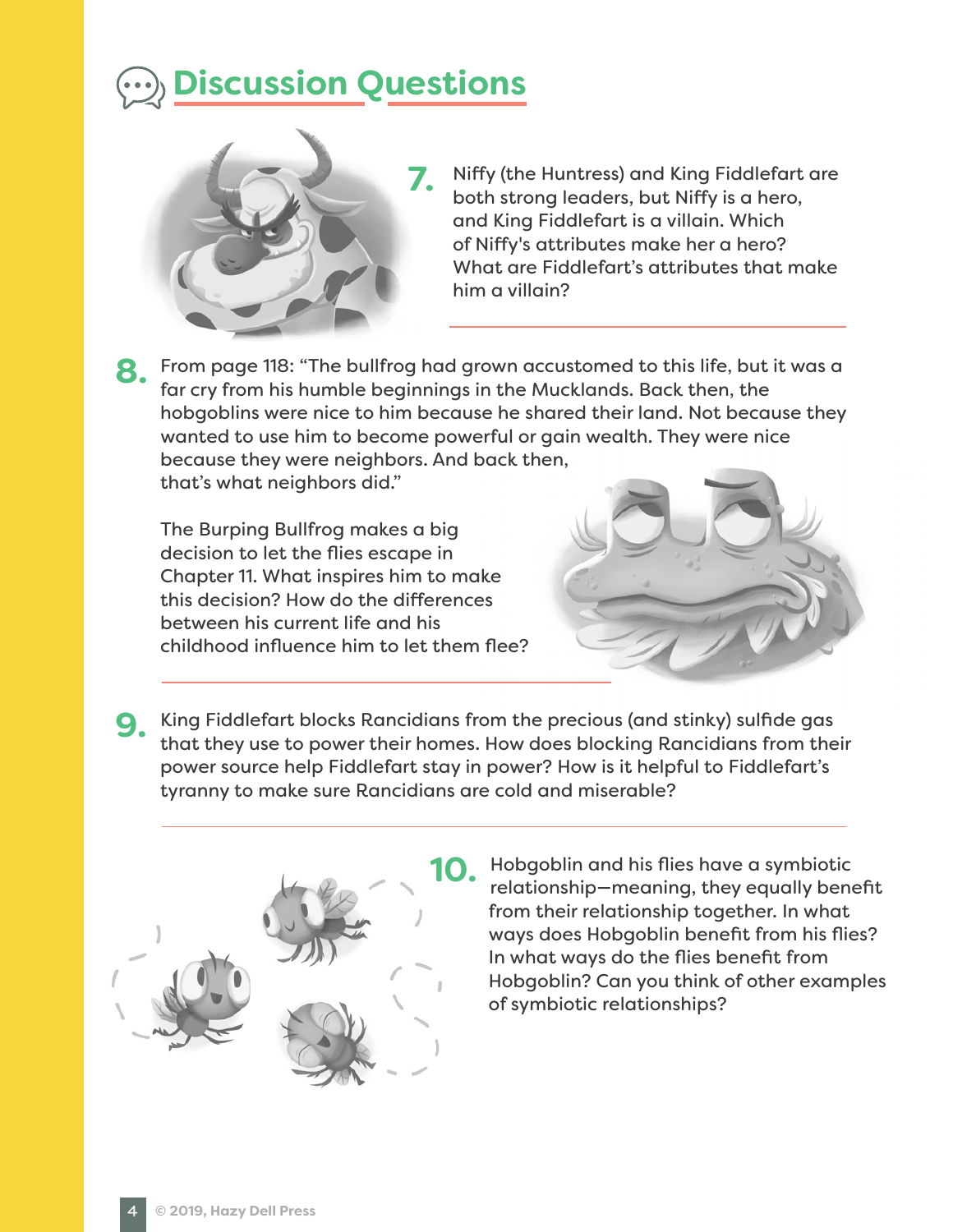

Each of the Seven Stinkers have a name that is a synonym or related to the words "stinky" or "gross": Grody, Yucky, Icky, Fusty, Musty, Poot and Toot. Have the students imagine that there are seven characters in another world that values cleanliness and smelling good, and then ask them to invent synonymous or related names for these characters. Ask them to explore the specific meanings of each of the Seven Stinkers' names and how they relate to each other as a whole. Ask them to do the same for their names for the imagined seven characters in the land of cleanliness. **1.**

### **Language**

CCSS.ELA-Literacy.L.4.5c

Demonstrate understanding of words by relating them to their opposites (antonyms) and to words with similar but not identical meanings (synonyms).



2. Rancidia is a country that<br> **2.** values freedom, democracy values freedom, democracy and smelling terrible. Ask students to break into small groups and create their own country with its own set of values. Ask them to explain what the values are and how these values are reflected in the country's culture. What

is the country's name? What are the citizens like? Ask them to explain how their country upholds its values. Finally, ask them to create a travel brochure to help people understand their invented country. The brochure should include a flag for their country that visually depicts the values of the land.

## **Speaking & Listening**

#### CCSS.ELA-Literacy.SL.4.1

Engage effectively in a range of collaborative discussions (one-on-one, in groups, and teacher-led) with diverse partners on grade 4 topics and texts, building on others' ideas and expressing their own clearly.

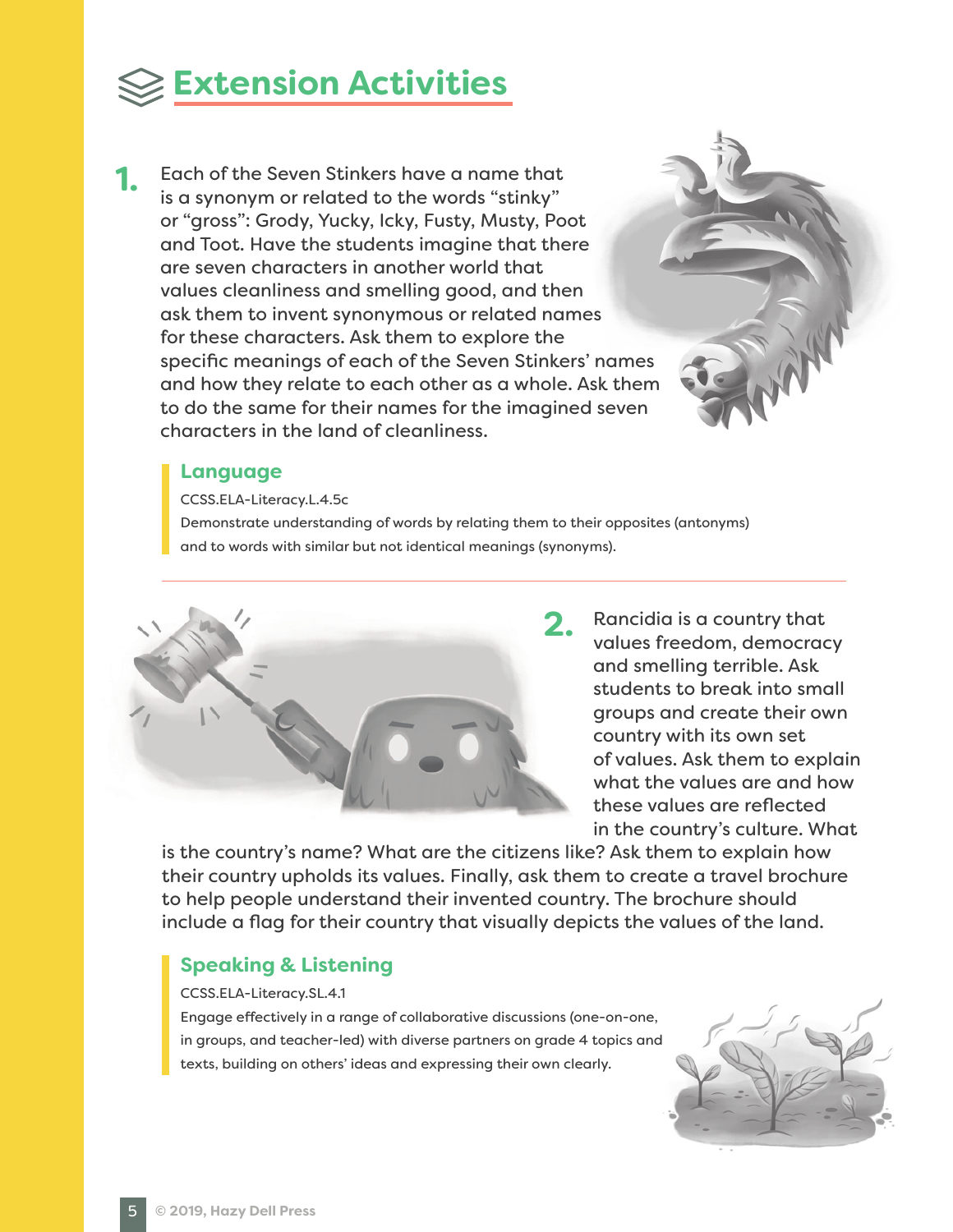## **Extension Activities**

Ask students to write a paragraph in response to the following prompt: **3.**

On page 96, Hobgoblin has just participated in a fun, silly musical performance with the Seven Stinkers. They are all rolling around on the ground in laughter, and then we read:

"Although he felt very far from the comfort of his flies and the bean farm, Hobgoblin was beginning to understand the value of larger community. He was starting to see why the Stinkers and the Huntress were so committed



to bringing back Rancidia as it once was. Each of these Stinkers represented a unique district, they each came from a completely different background, and they each blessed the world with their own particular stench. And yet, here they were, living, laughing, and tooting as equals."

Why do you think Hobgoblin is starting to understand the value of a diverse and inclusive democracy?

## **Writing**

### CCSS.ELA-Literacy.W.4.9a

Apply grade 4 Reading standards to literature (e.g., "Describe in depth a character, setting, or event in a story or drama, drawing on specific details in the text [e.g., a character's thoughts, words, or actions].").

Ask the students to choose one of the characters<br>
and write a paragraph describing their next day and write a paragraph describing their next day after the book concludes. How do they celebrate their victory? Or, if they choose Fiddlefart, what is his new life like? Does he have regrets? Ask the students to consider how the events of the book have changed the characters' lives, and ask them to reflect these changes in their paragraph.

## **Writing**

CCSS.ELALiteracy.W.4.3e

Provide a conclusion that follows from the narrated experiences or events.